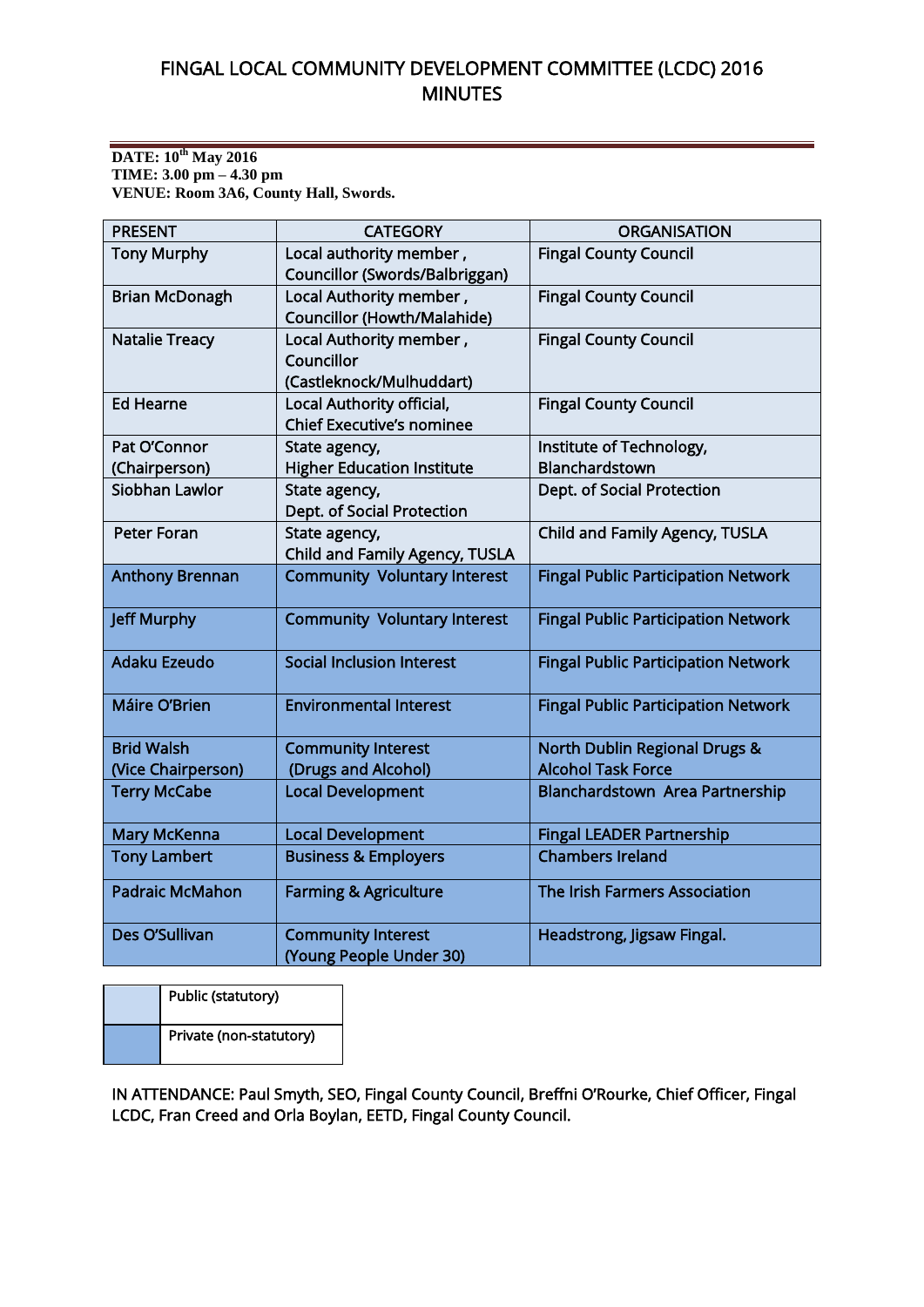|     | <b>ITEM</b>                                                                              |  |
|-----|------------------------------------------------------------------------------------------|--|
| 1.0 | Apologies: Alice Davis, Fingal PPN, Oisin Geoghegan, LEO                                 |  |
|     |                                                                                          |  |
| 2.0 | <b>Agree Minutes and Matters Arising</b>                                                 |  |
|     | Minutes Accepted, Proposed: Ed Hearne, Seconded: Máire O'Brien                           |  |
|     |                                                                                          |  |
| 2.1 | <b>Matters Arising</b>                                                                   |  |
|     | EH met with colleagues in the community department, responsible for supporting the       |  |
|     | PPN, and reported a timeline had been drawn-up. PPN members confirmed they were          |  |
|     | aware of arrangements.                                                                   |  |
|     |                                                                                          |  |
| 2.2 | MMcK confirmed a Care & Repair service would be up and running in the North County       |  |
|     | by June, with the support of Age Action and Fingal Age Friendly. FLP have a list of 30   |  |
|     | initial clients interested in the service. TMcC volunteered the support of BAP in        |  |
|     | assisting FLP, after its pilot stage, to roll the service county- wide. SL gave her full |  |
|     | support from the Department of Social Protection.                                        |  |
|     |                                                                                          |  |
| 2.3 | BOR gave an update on the membership of the LCDC SICAP Oversight Sub Committee           |  |
|     | and welcomed Adaku Ezeudo to same. Jeff Murphy was proposed and agreed as a              |  |
|     | additional member also. Proposed: Máire O'Brien, Seconded: Cllr. Natalie Treacy          |  |
| 3.0 | <b>SICAP Update</b>                                                                      |  |
|     | BW, chair of the SICAP Oversight Sub Committee gave a comprehensive verbal report        |  |
|     | to the meeting. BW reported on a meeting she attended at the Departments request         |  |
|     | with the Chair and Chief Officer the previous week regards PI underspend in 2015.        |  |
|     | BW outlined a number of proposals to increase the oversight of by the SICAP              |  |
|     | subcommittee of the PI including monthly variance reports.                               |  |
|     |                                                                                          |  |
|     | NT asked if there was an opportunity to use the underspend? BW said she understood       |  |
|     | it was lost for this year. TMcC said a number of PI's had an underspend and that BAP     |  |
|     | were still looking at ways this could be used.                                           |  |
| 3.1 | TMcC gave a short presentation on the work of the Programme Implementer (PI) to          |  |
|     | date. A number of observations, questions and clarifications arose from the              |  |
|     |                                                                                          |  |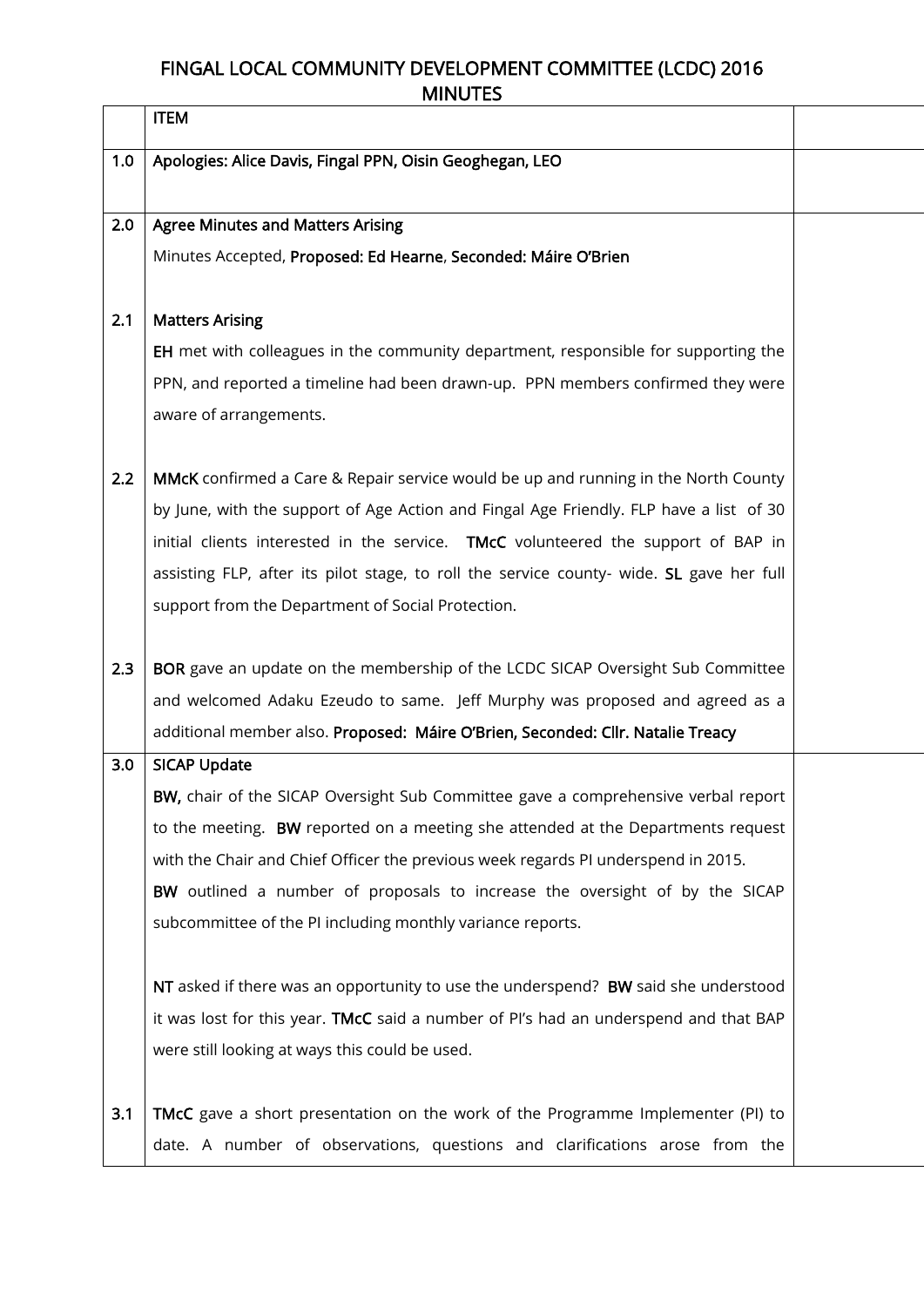presentation including:

AE asked if the new communities targeted were only refugees or Asylum seekers and stated that many in this group were educated and proficient in English and may need confidence building and interview skills. TMcC said they worked with all groups.

TM asked what the PI was doing to attract people and also what effect not being able to count certain people who don't fit the criteria had on the programme. TMcC also said that not being able to include people in the figures had an effect on the targets but they still reached the KPI's

EH asked about the Headline Targets for 2016. TMcC said they were on track and that there had been some technical issues with IRIS.

In response to the challenge of reaching out to the young and long term unemployed SL outlined the role of DSP and said she had six offices across three PI's who will be meeting around the need to work collectively. There is a particular need for the PI to reach under 25's. DO'S said social media is the way to reach young people. TMcC said they continued to meet DSP and work with groups on the ground, they had been working in the Blanchardstown area for 20+ years and only 18 months in the greater Fingal area and building trust was a factor.

BMcD said Baldoyle had SICAP target communities but may use the PI's in Kilbarrack. TMcC confirmed they were running programmes in Baldoyle.

|     | Action: To circulate Chairs written report to LCDC members                                  | <b>Chief Officer</b> |
|-----|---------------------------------------------------------------------------------------------|----------------------|
|     | Action: Siobhan to report back on meeting with PIs                                          | Siobhan              |
| 4.0 | Fingal Local Economic & Community Plan 2016-2021                                            |                      |
|     | <b>BO'R</b> outlined some of the work to date and requirements to move forward. Selected    |                      |
|     | objectives will be targeted for short-term results, Flagship projects identified in advance |                      |
|     | of the Statutory review of the plan which is likely to be required in Q.1 2017.             |                      |
|     |                                                                                             |                      |
|     |                                                                                             |                      |

EH said that it was a 6-year plan, there has been a vacuum from DECLG on some issues and delays at a national level on guidance on implementation. The Economic SPC are progressing a "Skills Strategy for Fingal", the Tourism policy continues to be rolled out, a review of heritage & properties and the role they play in FIngal has been commissioned.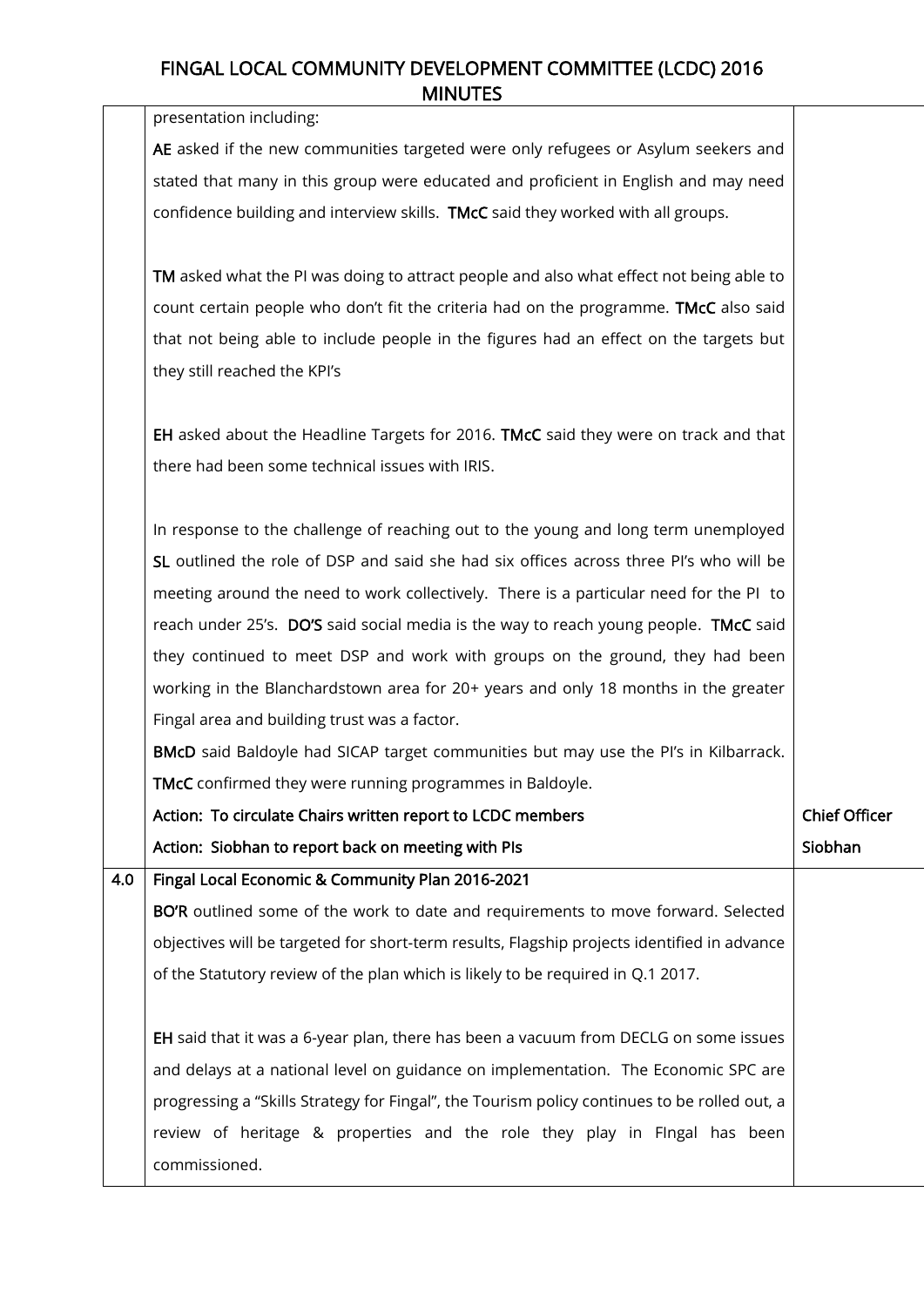|     | Action: To invite a representative of the community department to future LCDC                 | <b>Chief Officer</b> |
|-----|-----------------------------------------------------------------------------------------------|----------------------|
|     | meetings.                                                                                     |                      |
|     |                                                                                               |                      |
| 5.0 | <b>LEADER Update</b>                                                                          |                      |
|     | DO'S reported the LEADER Strategy had been submitted to the Pobal in early January,           |                      |
|     | Pobal undertook a technical check and requested a number of additional items before           |                      |
|     | it was submitted again on the 12 <sup>th</sup> April to the departments Independent Selection |                      |
|     | Committee (ISC). Feedback from the ISC is expected within the next week.                      |                      |
| 6.0 | Siobhan Lawlor, Department of Social Protection, gave a presentation.                         |                      |
|     | SL gave a short presentation outlining her department's responsibilities within the           |                      |
|     | context of Dublin North and her wider catchment area. JM queried the effectiveness of         |                      |
|     | Job Bridge. SL said 65% of those who participated got employment and said there was           |                      |
|     | a Job Bridge monitoring and complaints system in place. EH observed the remarkable            |                      |
|     | change in structures for those seeking employment since the financial crisis of 2009.         |                      |
| 7.0 | <b>Promoting Community Interest.</b>                                                          |                      |
|     | AB reported that there was still a need for the PPN to develop and that the meetings          |                      |
|     | they had with workers supporting them had been positive of late.                              |                      |
|     |                                                                                               |                      |
| 7.1 | JM reported the PPN plenary would be held on 21 <sup>st</sup> May 16, PPN LCDC members would  |                      |
|     | report back to PPN membership on work to date and feedback issues from groups to              |                      |
|     | the LCDC.                                                                                     |                      |
|     |                                                                                               |                      |
| 7.2 | TMcC related BAP were not members of the PPN. Fingal rules precluded them and                 |                      |
|     | many other organisations with a social purpose based on the fact that they employ             |                      |
|     | paid workers and that this policy was contrary to the position a number of other PPNS         |                      |
|     | around the country had taken.                                                                 |                      |
|     |                                                                                               |                      |
| 7.3 | ACTION: TM requested a map outlining the areas covered under the Dublin Rural                 | <b>Chief Officer</b> |
|     | Leader scheme is circulated.                                                                  |                      |
|     |                                                                                               |                      |
| 7.4 | DO'S called for an implementation/ monitoring group to be established for the LECP            |                      |
|     | and felt that without such a group it would not be possible to drive progress.                | Chair /              |
|     | ACTION: Chair in consultation with BO'R to consider establishing a LECP group.                | <b>Chief Officer</b> |
| 7.5 | BO'R reminded the meeting minutes, agendas and presentations are published on                 |                      |